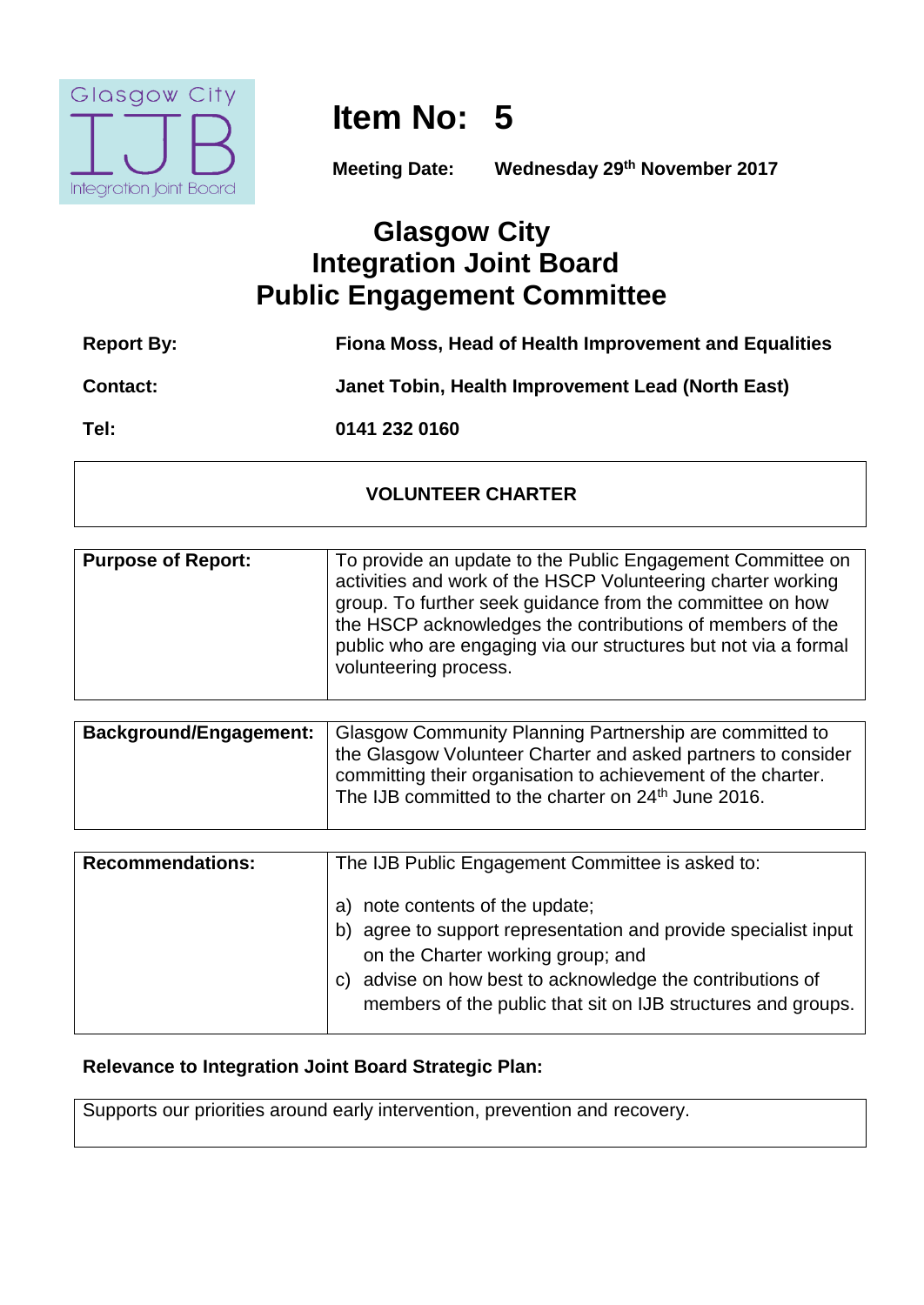# **Implications for Health and Social Care Partnership:**

| <b>Reference to National</b>  | People are able to look after and improve their own health and |
|-------------------------------|----------------------------------------------------------------|
| <b>Health &amp; Wellbeing</b> | Well-being and live in good health for longer.                 |
| <b>Outcome:</b>               |                                                                |

| <b>Personnel:</b> | N/A |
|-------------------|-----|
|                   |     |
| <b>Carers:</b>    | N/A |

| <b>Provider Organisations:</b> | "Safety and Protection of patient, staff and volunteers in<br>NHSScotland" http://www.sehd.scot.nhs.uk/dl/DL(2017)07.pdf |
|--------------------------------|--------------------------------------------------------------------------------------------------------------------------|
|                                | Require Services that are commissioned by HSCP are<br>supported to ensure robust governance systems in place.            |

| <b>Equalities:</b> | Our Charter Census submission and work to support recording<br>of volunteer data will allow us to collect and examine equalities<br>information and action were required. Our first census |
|--------------------|--------------------------------------------------------------------------------------------------------------------------------------------------------------------------------------------|
|                    | highlighted that of our NHS volunteers who are actively<br>volunteering and live in the Glasgow city area 31% live in our<br>most deprived data zones.                                     |

| Financial: | None |  |
|------------|------|--|
|            |      |  |
| Legal:     | None |  |

| ----                    | .    |
|-------------------------|------|
|                         |      |
| <b>Economic Impact:</b> | None |
|                         |      |

| <b>Sustainability:</b>                            | <b>None</b> |
|---------------------------------------------------|-------------|
| <b>Sustainable Procurement</b><br>and Article 19: | None        |

| <b>Risk Implications:</b> | If applied insensitively then members of the public that work |
|---------------------------|---------------------------------------------------------------|
|                           | with the IJB could perceive that their input is being defined |
|                           | inappropriately. This would be a public perception risk and   |
|                           | could influence future engagement behaviour.                  |

| <b>Implications for Glasgow</b> | None |
|---------------------------------|------|
| <b>City Council:</b>            |      |

| <b>Implications for NHS</b>         | None |
|-------------------------------------|------|
| <b>Greater Glasgow &amp; Clyde:</b> |      |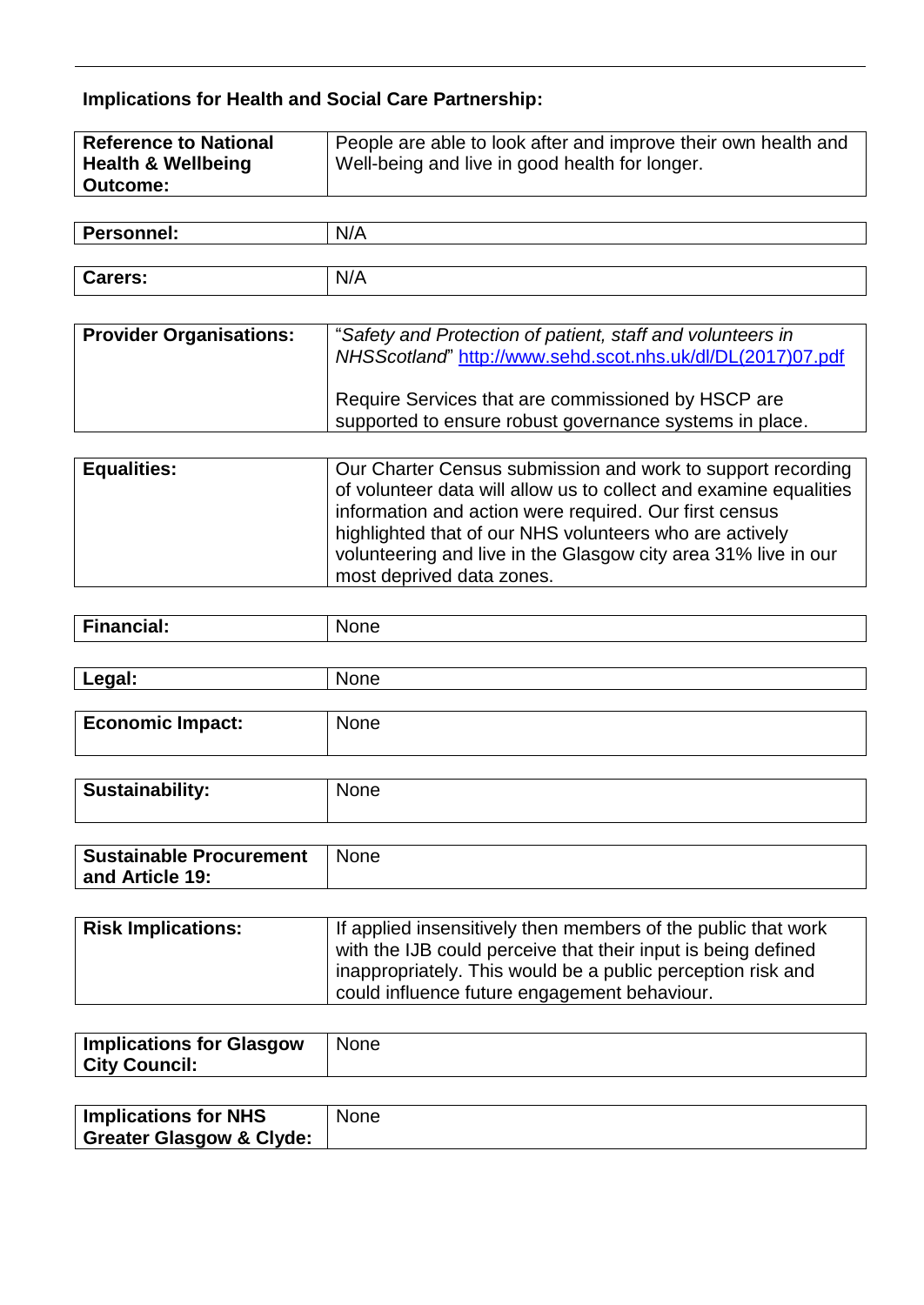#### **1. Background**

- 1.1 The Scottish Government recognise the importance of volunteering which is defined as *"Volunteering is the giving of time and energy through a third party, which can bring measurable benefits to the volunteer, individual beneficiaries, groups and organisations, communities, the environment and society at large. It is a choice undertaken of one's own free will, and is not motivated primarily for financial gain or for a wage or salary."* <http://www.gov.scot/Publications/2004/05/19348/36993>
- 1.2 Glasgow City HSCP has signed up to the Glasgow Volunteer charter. <http://www.volunteerglasgow.org/charter/> The Charter has been developed as part of on-going legacy work by Glasgow Strategic Volunteer partners to grow volunteering within Glasgow City.
- 1.3 NHS Greater Glasgow & Clyde achieved Charter status during Volunteers week in June this year and Glasgow City Council has also committed to achieving the charter. The ambition of signing up to the Charter pledge is to expand the number of appropriate volunteering opportunities available within Glasgow City HSCP.
- 1.4 To support Glasgow City HSCP to take this work forward, a working group, chaired by the Head of Health Improvement and Equalities, was established and a number of actions and activities have been taken forward

#### **2. Volunteers within GHSCP**

- 2.1 Collation of baseline census data. For NHS volunteers this is collected via a national database. There is currently no universal system for collection of Social Work Services volunteers' data, therefore a survey monkey exercise was undertaken to collect this. This identified 65 volunteers across the organisation. The criteria to 'count as a volunteer' excluded volunteers within commissioned organisations, and volunteers that were not supported and managed through their volunteering experience as set out in the charter requirements.
- 2.2 Although there is an understanding that we would perceive ourselves to have many more volunteers there is currently no universal system to recognise, track and support volunteers across Glasgow City HSCP.
- 2.3 As highlighted the criteria for HSCP around volunteering is not to include our commissioned services. Other examples where there are people meeting the Scottish government definition of volunteering would be via the work of the recovery communities, where we have substantial HSCP support and resources invested in supporting individuals but they are not HSCP volunteers, they are volunteering via self managed constituted groups. A further example would be people who participate in our engagement structures.